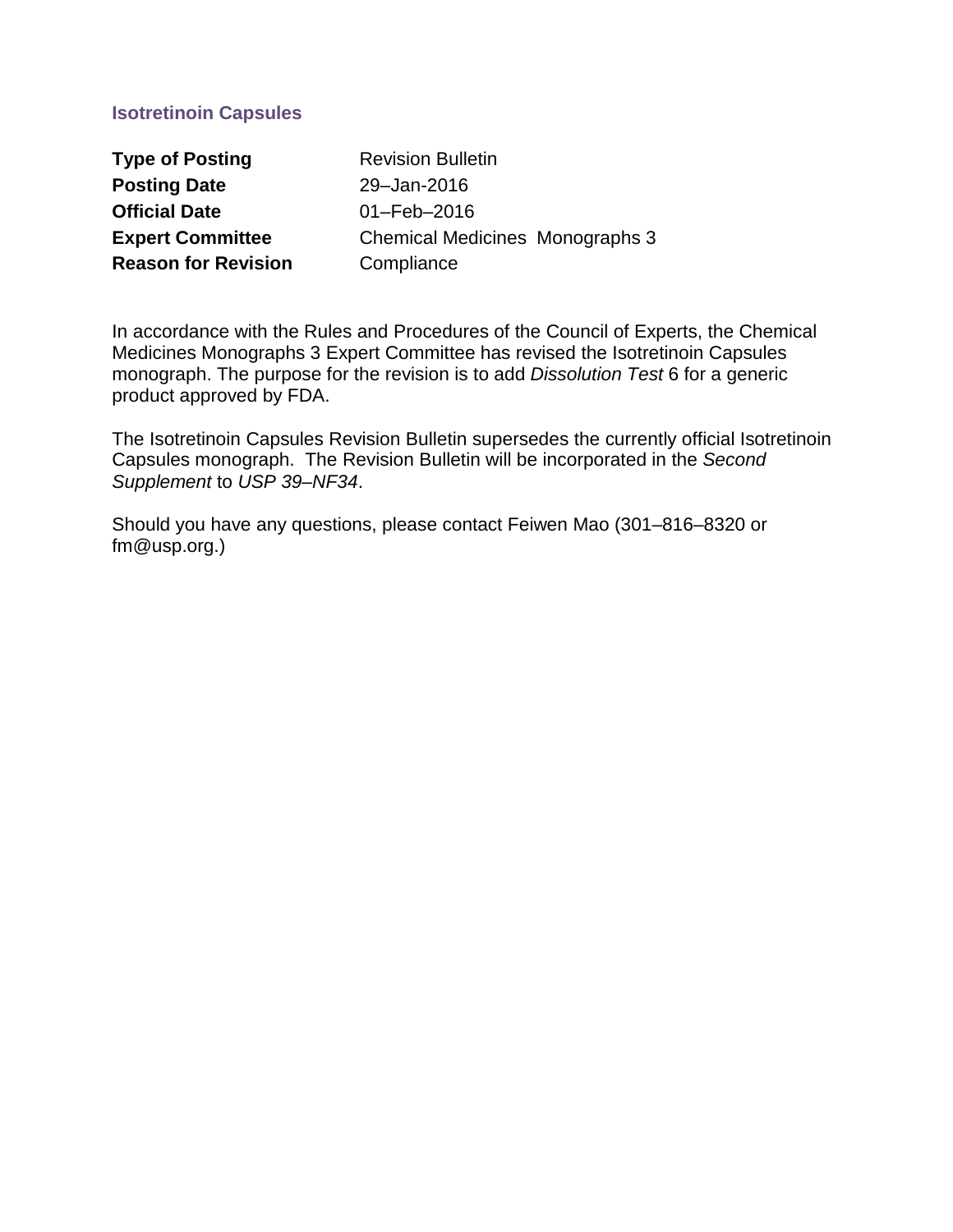- **DEFINITION**<br>Isotretinoin Capsules contain NLT 90.0% and NMT 110.0%<br>of the labeled amount of isotretinoin (C<sub>20</sub>H<sub>28</sub>O<sub>2</sub>).<br>Acceptance criteria: 90.0%–110.0%
- [**CAUTION—**Isotretinoin is teratogenic. Avoid inhalation and **PERFORMANCE TESTS** skin contact.]

Avoid exposure to strong light, and use low-actinic glassware in the performance of the following procedures. **Change to read: Change to read:** 

• A. The retention time of the major peak of the Sample *solution* corresponds to that of the *Standard solution*, as use low-<br>**Test 1** obtained in the *Assay*.

### • PROCEDURE

- 
- 
- 
- 
- 
- 
- 
- 
- **Sample stock solution:** 0.4 mg/mL of isotretinoin in *Stage 1 Medium* and about 150 mL of *Stage 2 Me-*<br> *Diluent* prepared as follows. Transfer NLT 10 Capsules *dium*. sonicate until completely dissolved (about 2 for 1 h with occasional shaking to disperse all of the volume  $\frac{20 \text{ m/s}}{20 \text{ m/s}}$  or 1 h with occasional shaking to disperse all of the carding the first 5 mL. Dilute 5.0 mL of the filtrate contents, and dilute with *Diluent* to volume. with *Stage 2 Medium* to 50 mL.
- **Sample solution:** Nominally 0.04 mg/mL of isotreti-<br> **Sample solutions:** Perform a dissolution test on each noin in *Diluent* from the *Sample stock solution*. Pass the solution of 6 Capsules. Place 1 Capsule in one of th solution through a suitable membrane filter of 0.45-um<br>or finer pore size.<br>or finer pore size.<br>in a 1-L beaker containing 100 mL of *Stage 1 Mediun*

- 
- 
- 
- 
- 

- 
- 
- 
- 

alculate the percentage of the labeled amount of iso-<br>tretinoin (C<sub>20</sub>H<sub>28</sub>O<sub>2</sub>) in the portion of Capsules taken: **Blank:** *Medium* (*Stage 1* and *Stage 2*)

$$
Result = (r_U/r_S) \times (C_S/C_U) \times 100
$$

- 
- $r_S$  = peak area from the *Standard solution*<br> $C_S$  = concentration of isotretinoin in the *Standard* **Isotretinoin Capsules**<br> **C**<sub>*C*</sub> = concentration of isotretinoin in the *Standard*<br>  $C_v$  = nominal concentration of isotretinoin in the
	- -

## **IDENTIFICATION** • **DISSOLUTION** (711)

**[CAUTION—Carry out all the tests under subdued light and use low-actinic glassware.]** 

**Medium**

- **ASSAY**<br> **Stage 1:** Simulated gastric fluid with pepsin, pre-<br> **Stage 1:** Simulated gastric fluid with pepsin, pre-<br>
pared fresh and purged with nitrogen
	-
	- Protect the System suitability solution, Standard solution,<br>
	Sample stock solution, and Sample solution from direct<br>
	light.<br>
	Diluent: Heat 0.1 N sodium hydroxide to about<br>
	fo<sup>o</sup>-70°. Cool to room temperature, purge with h **Solution A:** 0.5% Acetic acid in methanol<br>**Solution B:** 0.5% Acetic acid in water **interest and interval instant of the surface** of the vessel on the bosket-**Solution B:** 0.5% Acetic acid in water<br> **Mobile phase:** Solution A and Solution B (71:29)<br> **System suitability solution:** 0.04 mg/mL of USP Isotre-<br> **System suitability solution:** 0.04 mg/mL of USP Isotre-<br>
	The top of the
		-
	- **Standard solution:** 0.04 mg/mL of USP Isotretinoin RS **Standard solution:** Transfer 10 mg of USP Isotretinoin in *Diluent* RS to a 200-mL volumetric flask. Add 25.0 mL of Diluent prepared as follows. Transfer NLT 10 Capsules dium, sonicate until completely dissolved (about 20<br>to a suitable volumetric flask. Add Diluent to the volu-<br>min), and dilute with *Stage 2 Medium* to volume. Pass<br>metr
	- or finer pore size. in a 1-L beaker containing 100 mL of *Stage 1 Medium* **Chromatographic system**<br>(See Chromatography (621), System Suitability.) **to stand for 30 min. Carefully add 800 mL** of Staae (See Chromatography (621), System Suitability.)<br>
	Mode: LC 2 Medium to each beaker. With the disintegration ap-<br> **Detector:** UV 353 nm<br> **Column:** 4.6-mm × 25-cm; packing L1<br> **Column:** 4.6-mm × 25-cm; packing L1<br> **Column:** The tetra complete dissolution, assuming complete dissolution, based on<br>
	Suitability requirements<br>
	Resolution: NLT 2.0 between the isotretinoin and<br>
	Resolution: NLT 2.0 between the isotretinoin and<br>
	Resolution: Empty the c
	- **Resolution:** NLI 2.0 between the isotretinoin and<br>tretinoin peaks, *System suitability solution*<br>**Capsule shell correction solution:** Empty the con-<br>**Column efficiency:** NLT 2000 for the isotretinoin<br>peak, *System suitabi* peak, *System suitability solution*<br> **Tailing factor:** NMT 2.0 for the isotretinoin peak, shells to air dry. Place the Capsule shells in a 1-L flask<br>
	System suitability solution<br>
	System suitability solution<br>
	System suitabi *System suitability solution Stage 2 Medium*. Allow the flask to stand for about 1 **Relative standard deviation:** NMT 2.0%, Standard<br>
	solution<br>
	solution<br> **Analysis**<br>
	Samples: Standard solution and Sample solution<br>
	Calculate the percentage of the labeled amount of iso-<br>
	Calculate the percentage of the la

**Samples:** *Standard solution, Sample solutions, and Capsule shell correction solution*<br>Determine the amount of isotretinoin (C<sub>20</sub>H<sub>28</sub>O<sub>2</sub>) dis-

Determine the amount of isotretinoin (C20H28O2) dis- *<sup>r</sup><sup>U</sup>* = peak area from the *Sample solution* solved, correcting for the Capsule shell absorbance.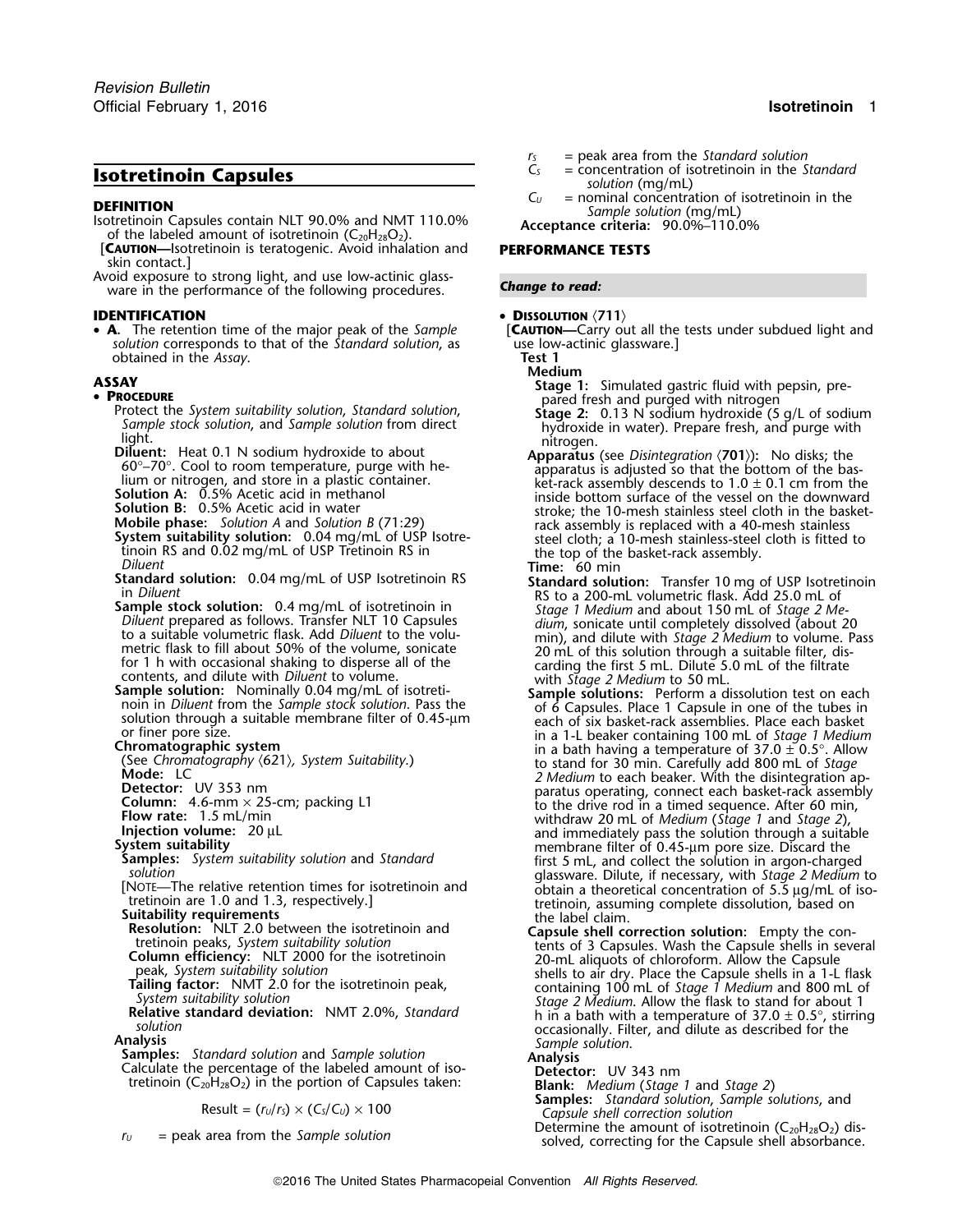Calculate the percentage of the labeled amount of  $\qquad \qquad$  of boric acid and 14.91 g of potassium chloride in isotretinoin ( $C_{20}H_{28}O_2$ ) dissolved: water, and dilute with water to 1 L. To 250 mL of

- 
- 
- 
- *A<sub>S</sub>* = absorbance of the *Standard solution*<br> *C<sub>S</sub>* = concentration of USP Isotretinoin RS in the **Time:** 90 min<br> *Standard solution* (mg/mL) **Apparatus 2:** 75 rpm, with sinkers<br> **Mobile phase:** 0.5% Acetic acid in
- 

**Buffer solution:** 3.4 mg/mL of monobasic potassium phosphate. Adjust with phosphoric acid to a pH of

- **Standard solution:** Transfer about 44 mg of USP Iso- **System suitability** tretinoin RS to a 100-mL volumetric flask. Add 15 mL **Sample:** *Standard solution* 50 mL of *Medium*, and sonicate for 10 min. Dilute<br>with *Medium* to volume. Transfer 5.0 mL of the result-<br>ing solution to a 100-mL volumetric flask, and dilute<br>Relative standard deviation: NMT 2.0% ing solution to a 100-mL volumetric flask, and dilute with *Medium* to volume. Dilute this solution with *Me*.
- 

**Chromatographic system**

- 
- 

**Column:** 4.6-mm × 5-cm; 5-µm packing L1 (mg/mL)

**Column efficiency:** NLT 1000 theoretical plates<br>**Tailing factor:** NMT 2.0<br>**Relative standard deviation: NMT 2.0%** 

$$
Result = (r_U/r_S) \times (C_S/L) \times V \times 100
$$

- 
- 
- 
- 

- **Tolerances:** NLT 80% (Q) of the labeled amount of<br>
isotretinoin ( $C_{20}H_{28}O_2$ ) is dissolved.<br> **Test 3:** If the product complies with this test, the label-<br>
ing indicates that the product meets USP Dissolution<br> *Test 3*
- trimide and 50 mg/L of pancreatin. Dissolve 12.37 g

water, and dilute with water to 1 L. To 250 mL of this solution add 19.5 mL of 0.2 M sodium hydroxide so- $\text{Result} = \left[ (A_U - A_C)/A_S \right] \times (C_S/L) \times D \times 100$  lution, and dilute with water to 1 L. Adjust with 0.2 M sodium hydroxide to a pH of 8.00 ± 0.05, if neces- $A_U$  = absorbance of the Sample solution<br> $A_C$  = absorbance of the Sample solution<br> $A_C$  = absorbance of the Capsule shell correction<br>test, dissolve a quantity of pancreatin to obtain a final *solution* concentration of 50 mg/L; 900 mL. *Standard solution* (mg/mL)<br>= label claim (mg/Capsule) **Mobile phase:** 0.5% Acetic acid in methanol and<br>0.5% acetic acid in water (71:29) *L* = label claim (mg/Capsule) 0.5% acetic acid in water (71:29)<br> *D* = dilution factor for the *Sample solution*<br> **Standard solution:** 0.45 mg/mL of USP Isotretinoin<br> **Tolerances:** NLT 80% (Q) of the labeled amount of<br>
i with *Medium* to obtain a final concentration of Test 2: If the product complies with this test, the label-<br>
ing indicates that the product meets USP Dissolution<br>
Test 2.<br>
Medium: 0.05 M phosphate buffer, pH 7.8, contain-<br>
ing 0.5% (w/v) solid N,N-dimethyldodecylamine N oxide; 900 mL<br> **Apparatus 1:** 20-mesh basket; 100 rpm<br>
Time: 90 min<br>
Time: 90 min<br>
Mode: LC<br>
Mode: LC **Buffer solution:** 3.4 mg/mL of monobasic potassium<br>
phosphate. Adjust with phosphoric acid to a pH of<br>
2.10 ± 0.05.<br> **Mobile phase:** Methanol and *Buffer solution* (81:19)<br> **Standard solution:** Transfer about 44 mg of US with Medium to volume. Dilute this solution with Medium to obtain a final concentration of about (L/1000)<br>
mg/mL, where L is the label claim, in mg/Capsule.<br> **Sample solution:** Pass a portion of the solution under<br>
test t pore size.  $\qquad \qquad$  Result =  $(r_U/r_S) \times (C_S/L) \times V \times 100$ (See *Chromatography* 〈621〉*, System Suitability*.) *<sup>r</sup><sup>U</sup>* = peak response from the *Sample solution*  $r_S$  = peak response from the *Standard solution*<br> $C_S$  = concentration of the *Standard solution* **Detector:** UV 358 nm *C<sup>S</sup>* = concentration of the *Standard solution* **Flow rate:** 2.0 mL/min *L* = label claim (mg/Capsule)<br> **Injection volume:** 10 µL<br> **Injection volume:** 10 µL<br> **Injection volume:** 10 µL

**Injection volume:** 10 µL *V* = volume of *Medium*, 900 mL **System suitability Tolerances:** NLT 70% (*Q*) of the labeled amount of

- **Sample:** *Standard solution*<br> **Suitability requirements**<br> **Suitability requirements**<br> **Suitability requirements Test 4:** If the product complies with this test, the labeling indicates that the product meets USP *Dissolution*<br>Test 4.
- **Medium:** 50 mM monobasic potassium phosphate at **Analysis**<br>**Samples:** Standard solution and Sample solution **the Standard Containing 70 mg/L of pancreatin and 4.5%<br>-Samples: Standard solution and Sample solution (v/v) of lauryl dimethyl amine oxide as a 30% solu-Samples:** *Standard solution* and *Sample solution* (v/v) of lauryl dimethyl amine oxide as a 30% solu-<br>Calculate the percentage of the labeled amount of the standard tion prepared as follows. Dissolve 6.8 g of monobas Calculate the percentage of the labeled amount of tion prepared as follows. Dissolve 6.8 g of monobasic isotretinoin  $(C_{20}H_{28}O_2)$  dissolved:<br>sotretinoin  $(C_{20}H_{28}O_2)$  dissolved: potassium phosphate in 920 mL of water. Adjust by the addition of approximately 35 mL of 1 N sodium Result = ( $r_\nu/r_S$ ) × (C $_s$ / $L$ ) ×  $V$  × 100 hydroxide to a pH of 7.4  $\pm$  0.1. Add 70 mg of pancreatin and 45 mL of 30% solution of lauryl dimethyl *r*<sub>*U*</sub> = peak response from the *Sample solution* amine oxide, and stir gently to mix. The pancreatin <br>*r*<sub>2</sub> = peak response from the *Standard solution* should be added on the day of use; 900 mL. [NOTE–

 $r_s$  = peak response from the Standard solution<br>  $C_s$  = concentration of the Standard solution<br>
(mg/mL)<br>  $L$  = label claim (mg/Capsule)<br>  $V$  = volume of *Medium*, 900 mL<br>
Tolerances: NLT 80% (Q) of the labeled amount of<br>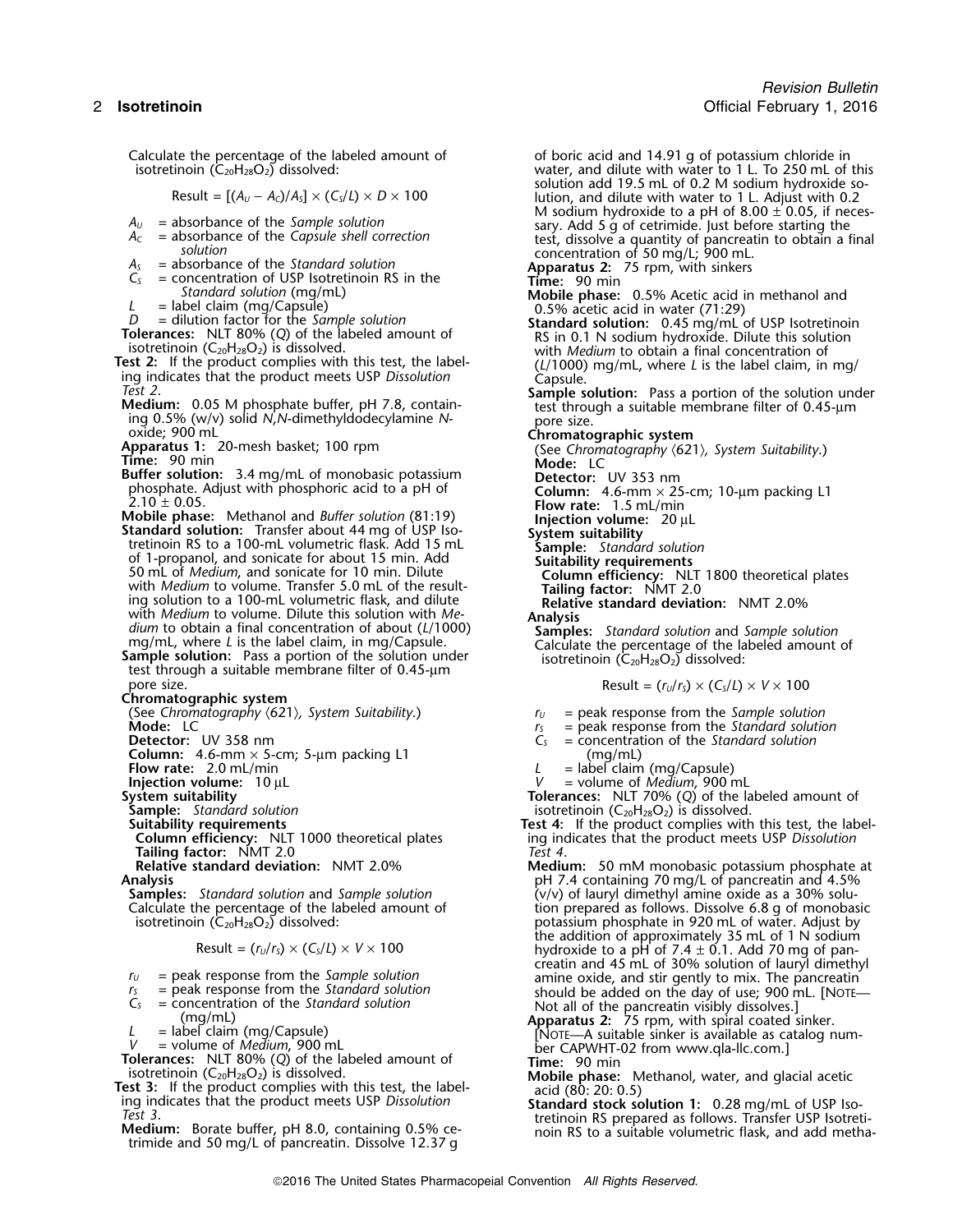nol equivalent to 10% of the final volume. Sonicate **Apparatus 2:** 75 rpm, with sinkers<br>to dissolve, and dilute with *Medium* to volume. **Time:** 60 min to dissolve, and dilute with *Medium* to volume. **Standard solution:** 0.028 mg/mL of USP Isotretinoin **Mobile phase:** Acetonitrile, water, and glacial acetic RS in *Medium*, from *Standard stock solution 1* acid (85: 15: 0.5) RS in *Medium*, from *Standard stock solution 1* acid (85: 15: 0.5) **Standard stock solution 2:** 8.8 µg/mL of USP Treti- **Standard solution:** 0.45 mg/mL of USP Isotretinoin noin RS prepared as follows. Transfer USP Tretinoin RS RS in methanol. Dilute this solution with *Medium* to to a suitable volumetric flask, and add methanol<br>botain a final concentration of (L/900) mg/mL, when equivalent to 20% of the final volume. Sonicate to *dissolve*, and dilute with *Medium* to volume to obtain a 0.22-mg/mL solution. Transfer 2 mL of this solution test through to a 50-mL volumetric flask, and dilute with *Medium* emplome size. to a 50-mL volumetric flask, and dilute with *Medium* to volume. **System suitability solution:** 45 µg/mL of USP Isotreti- (See *Chrom* opin RS and 0.88 µg/mL of USP Tretinoin RS in Menoin RS and 0.88 µg/mL of USP Tretinoin RS in *Me-*<br>
dium from Standard stock solution 1 and Standard **Detector:** UV 353 nm *dium* from *Standard stock solution 1* and *Standard stock solution 2*<br> **Sample solution:** Pass a portion of the solution under<br> **Column:** 4.6-mm × 15-cm; 5-µm packing L1 **Sample solution:** Pass a portion of the solution under **Flow rate:** 1.5 mL/min test through a suitable PVDF membrane filter of 0.45- **Injection volume:** 20 µL µm pore size. **System suitability Chromatographic system Sample:** *Standard solution* (See *Chromatography* 〈621〉*, System Suitability*.) **Suitability requirements Mode:** LC **Tailing factor:** NMT 2.0<br>Detector: UV 353 nm **Tailing factor:** NMT 2.0 **Column:** 4.6-mm × 10-cm; 3-µm packing L1 **Analysis Temperatures Samples:** *Standard solution* and *Sample solution* **Flow rate:** 1.5 mL/min<br>**Flow rate:** 1.5 mL/min<br>**Injection volume:** 10 µL **System suitability Samples:** *System suitability solution* and *Standard r*<sub>*U*</sub> = peak response from the *Sample solution*<br> *r*<sub>*I*</sub> = peak response from the *Standard solution* [NOTE—The relative retention times of isotretinoin and *C<sub>S</sub>* = concentration of USP Isotret<br>tretinoin are 1.0 and 1.2, respectively.1 *Statiform Stand Solution* (mg/mml) tretinoin are 1.0 and 1.2, respectively.] **Resolution:** NLT 3.0 between the isotretinoin and **Tolerances:** NLT 80% (*Q*) of the labeled amount of tetinoin peaks, *System suitability solution*<br> **Tolerances:** NLT 80% (*Q*) of the labeled amount of the labeled amount of the labeled amount of the labeled amount of the **Tailing factor:** 0.8–1.3 for the isotretinoin peak, **•** isotretinoin (C<sub>20</sub>H<sub>28</sub>O<sub>2</sub>) is dissolved.<br>System suitability solution **• PEST 6:** If the product complies with this test, the **Relative standard deviation:** labeling indicates that the product complies with this test, the system suitability solution: NMT 2.0%, *Standard* and labeling indicates that the product meets USP *Dissolu-* NMT 2.0%, *Stan tion Test 6*. *solution* **Analysis** Protect the solutions from light and perform the test **Samples:** *Standard solution* and *Sample solution* and **notation** under subdued light.<br>Calculate the percentage of the labeled amount of **Medium:** 1% Cetrimide (w/v) in pH 6.8 phosphate Calculate the percentage of the labeled amount of **isotretinoin** (C<sub>20</sub>H<sub>28</sub>O<sub>2</sub>) dissolved:  $Result = (r<sub>U</sub>/r<sub>S</sub>) \times (C<sub>S</sub>/L) \times V \times 100$  $r_U$  = peak response from the *Sample solution*<br> $r_S$  = peak response from the *Standard solution*<br> $C_S$  = concentration of USP Isotretinoin RS in the *<sup>r</sup><sup>S</sup>* = peak response from the *Standard solution* **Standard stock solutions:** Prepare three solutions *Standard solution* (mg/mL) **and architectus** of the label claim (mg/Capsule) **Standard solutions:** Prepare three solutions *V* = volume of *Medium*, 900 mL **Tolerances:** NLT 75% (Q) of the labeled amount of *Medium* from *L* = label claim (mg/Capsule) **Standard solutions:** Prepare three solutions contain-**Tolerances:** NLT 75% (*Q*) of the labeled amount of *Medium* from the *Standard stock solutions*. Pass a por-

Test 5: If the product complies with this test, the label-<br>ing indicates that the product meets USP Dissolution few mL of the filtrate. ing indicates that the product meets USP *Dissolution*<br>Test 5.

**Medium:** pH 7.7 phosphate buffer containing 50 mg/ under test through a suitable polyethylene full flow 27.2 g/L of monobasic potassium phosphate in water the first few mL of the filtrate. ide pellets in water (*Solution B*). Transfer 250 mL of a suitable volumetric flask and *Solution A* and 215 mL of *Solution B* to a 1000-mL volume according to *Table 1*. *Solution A* and 215 mL of *Solution B* to a 1000-mL volumetric flask, and dilute with water to volume. Adjust with *Solution B* to a pH of 7.7. Add 50 mg of pancreatin and 15 g of *N*,*N*-dimethyldodecylamine-*N*oxide to this solution (the pancreatin should be added on the day of use); degassed; 900 mL.

obtain a final concentration of (*L*/900) mg/mL, where *L* is the label claim, in mg/Capsule. **Sample solution:** Pass a portion of the solution under<br>test through a suitable PVDF membrane filter of 0.45-**Chromatographic system**<br>(See Chromatography  $(621)$ , System Suitability.) **Relative standard deviation:** NMT 2.0% Calculate the percentage of the labeled amount of isotretinoin (C<sub>20</sub>H<sub>28</sub>O<sub>2</sub>) dissolved:  $\text{Result} = (r_U/r_S) \times (C_S/L) \times V \times 100$ *solution <sup>r</sup><sup>S</sup>* = peak response from the *Standard solution L* = label claim (mg/Capsule)<br>*V* = volume of *Medium*, 900 mL

buffer containing an amount of pancreatin equivalent to 1750 USP Units of protease activity per L;

degassed; 900 mL<br>**Apparatus 2:** 100 rpm<br>**Time:** 120 min

- *C<sup>S</sup>* = concentration of USP Isotretinoin RS in the containing 0.08, 0.2, and 0.32 mg/mL of USP Isotreti-
- *V* = volume of *Medium*, 900 mL ing 0.8, 2.0, and 3.2 µg/mL of USP Isotretinoin RS in isotretinoin  $(C_{20}H_{28}O_2)$  is dissolved.<br>
So if the product complies with this test, the label-<br>
So the solution of the solutions through a suitable PVDF mem-<br>  $\frac{1}{100}$  brane filter of 0.45-µm pore size, and discard
- Sample stock solution: Pass a portion of the solution L of pancreatin and 1.5% *N*,*N*-dimethyldodecylamine- filter of 35-µm pore size, and then through a suitable **Aedium:** pH 7.7 phosphate buffer containing 50 mg/<br>
L of pancreatin and 1.5% N,N-dimethyldodecylamine-<br>
N-oxide prepared as follows. Prepare a solution of PVDF membrane filter of 0.45-µm pore size. Discard
	- **Sample solution:** Transfer the Sample stock solution to a suitable volumetric flask and dilute with *Medium* to